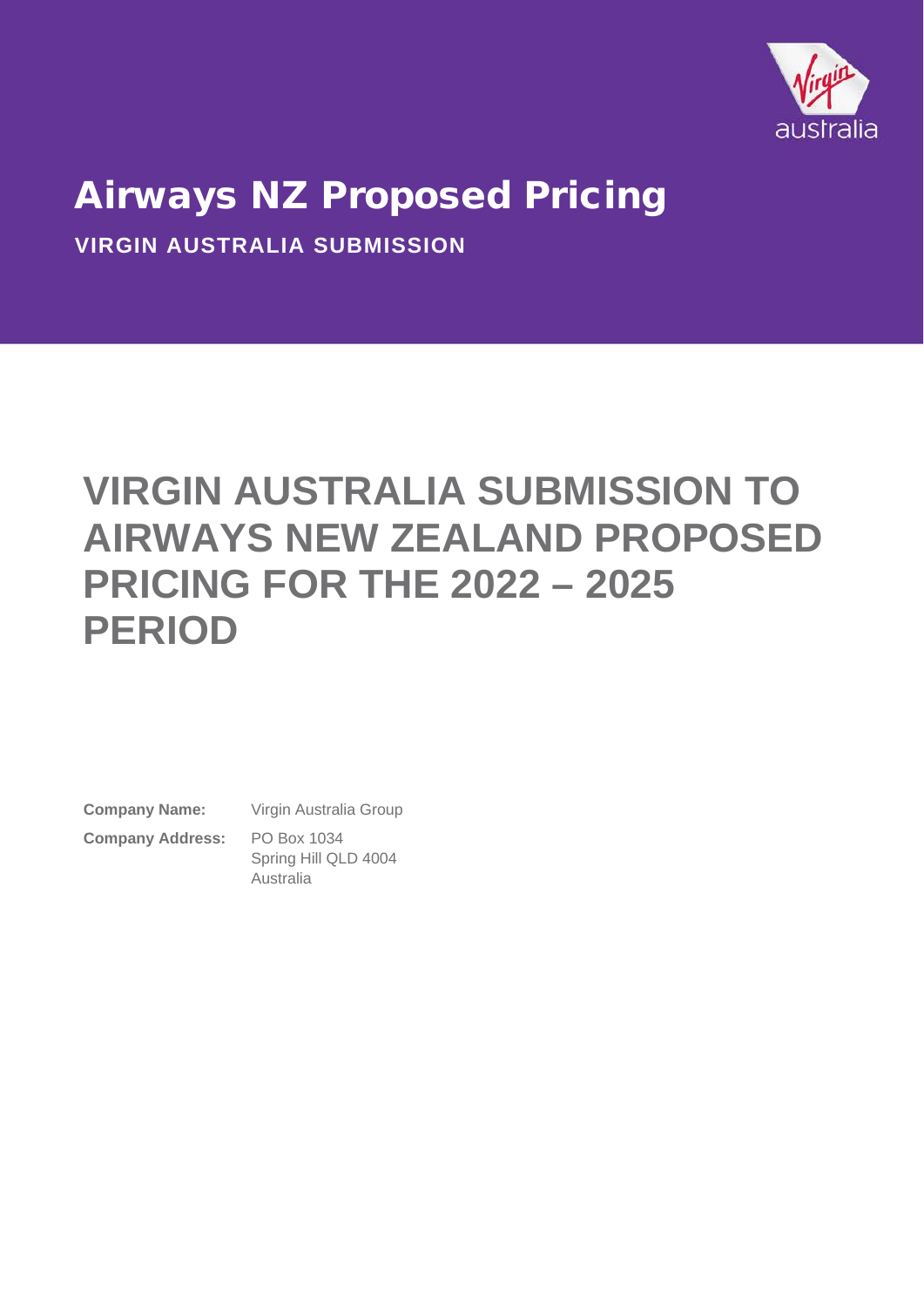

**VIRGIN AUSTRALIA SUBMISSION**

### **Introduction and Overview**

Virgin Australia (VA) welcomes the opportunity to respond to the Airways NZ consultation document, *"Proposed Pricing for the 2022 – 2025 Period"* (Proposal) published on 1 April 2022. This document serves as the VA response to this proposal.

Generally, VA is supportive of the initiatives described in the proposal. However, the price increases for the 2023-2025 Financial Years (FY) appears excessive. It is highlighted many times in the proposal that Airways NZ is cognisant of the impact COVID-19 has had and continues to have on the aviation industry, while supporting recovery. A 16.9% price increase for the next three FYs is not enabling airline operators to recover as well as they can. VA is emerging from the pandemic as a very different airline than it was previously. While we are cognisant of the financial position Airways NZ has been in resulting from the significant decrease in air traffic, VA requests that the price increases are reduced, with additional government funding, to allow operators more ability to recover financially.

This document responds to each of the feedback questions contained in the Airways NZ proposal.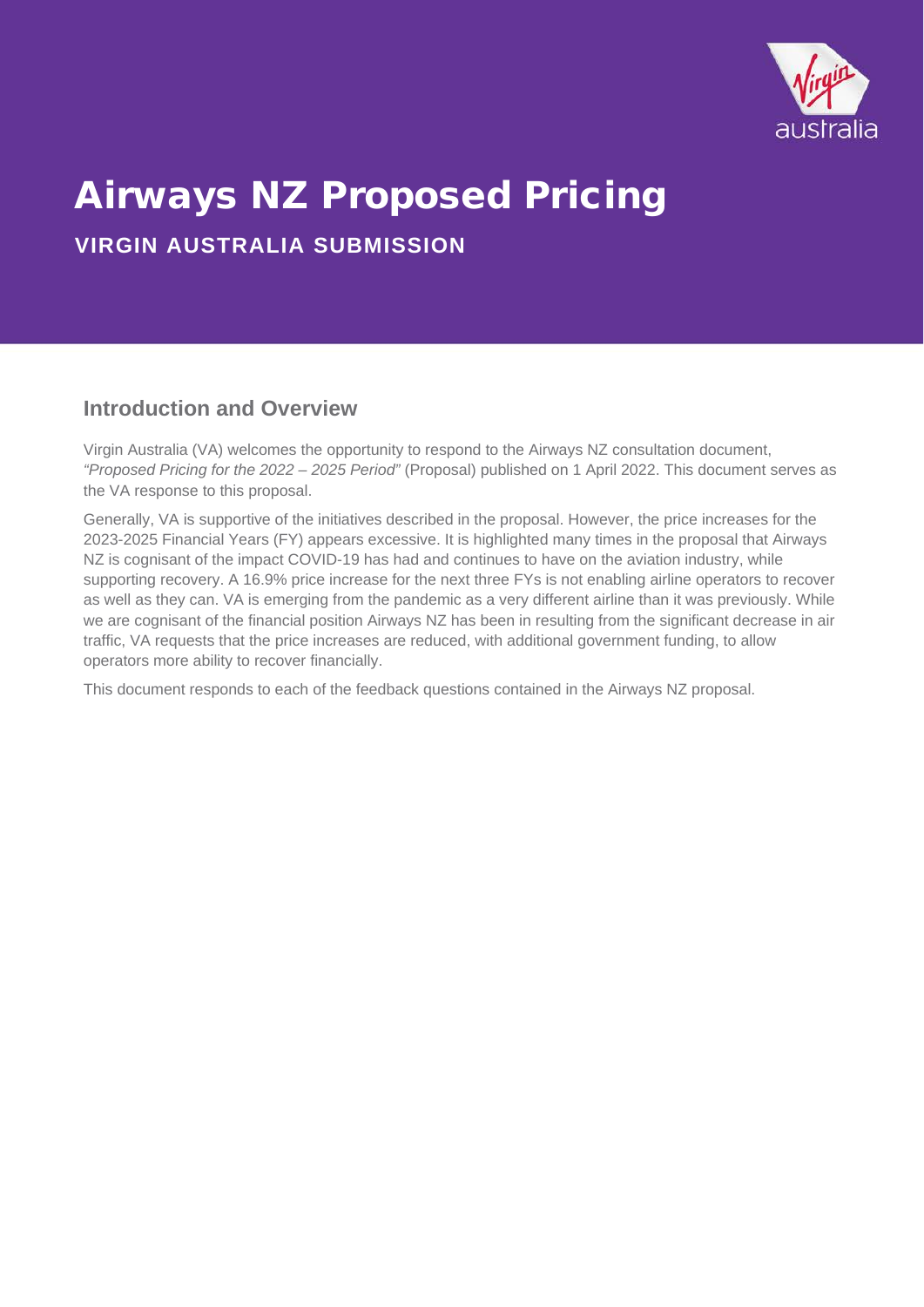

**VIRGIN AUSTRALIA SUBMISSION**

### **SECTION: OPERATING COSTS**

#### **Q1: Do you agree that Airways' forecast of base operating costs is appropriate in light of the objective of maintaining safe and efficient services?**

VA welcomes all initiatives to maintain and improve safety and efficiency for our operations. To ensure that the aviation industry recovers in the most appropriate way, it is preferable that operating costs are spread and absorbed more evenly during the next three years rather than on-charging these immediate costs in FY23.

We acknowledge the operationalisation of IL4 buildings in Auckland and Christchurch in FY23, however with the financial support provided by the NZ Government of \$45.3m, these funds could dramatically reduce the 8% price increase for FY23.

Similar to the feedback provided by the International Air Transport Association (IATA), VA welcomes further clarification on:

- What is the ATC resourcing plan to support projects and are these resources paid the ATC salary level?
- Are project resources internally or externally sourced?
- Further detail on the breakdown of operational costs of staff allocated to project work.
- FTE counts once the new operational facilities are commissioned and plans once ghosting activities are completed.
- Will ATC salaries be reduced through replacement of the ageing workforce by recruits on lower pay bands?

#### **Q2: Recognising that the inflation inputs will be updated with current information at the time of setting final prices, do you agree with Airways' inflationary inputs?**

It is VA's preference that Airways NZ confirms a inflationary model before we provide feedback. Further clarification is also requested in relation to assumptions made about salary increases as part of the collective agreement negotiation process.

VA also agrees with Airways NZ that the NZIER's Primary producers Index (PPI) is appropriate for general cost increases.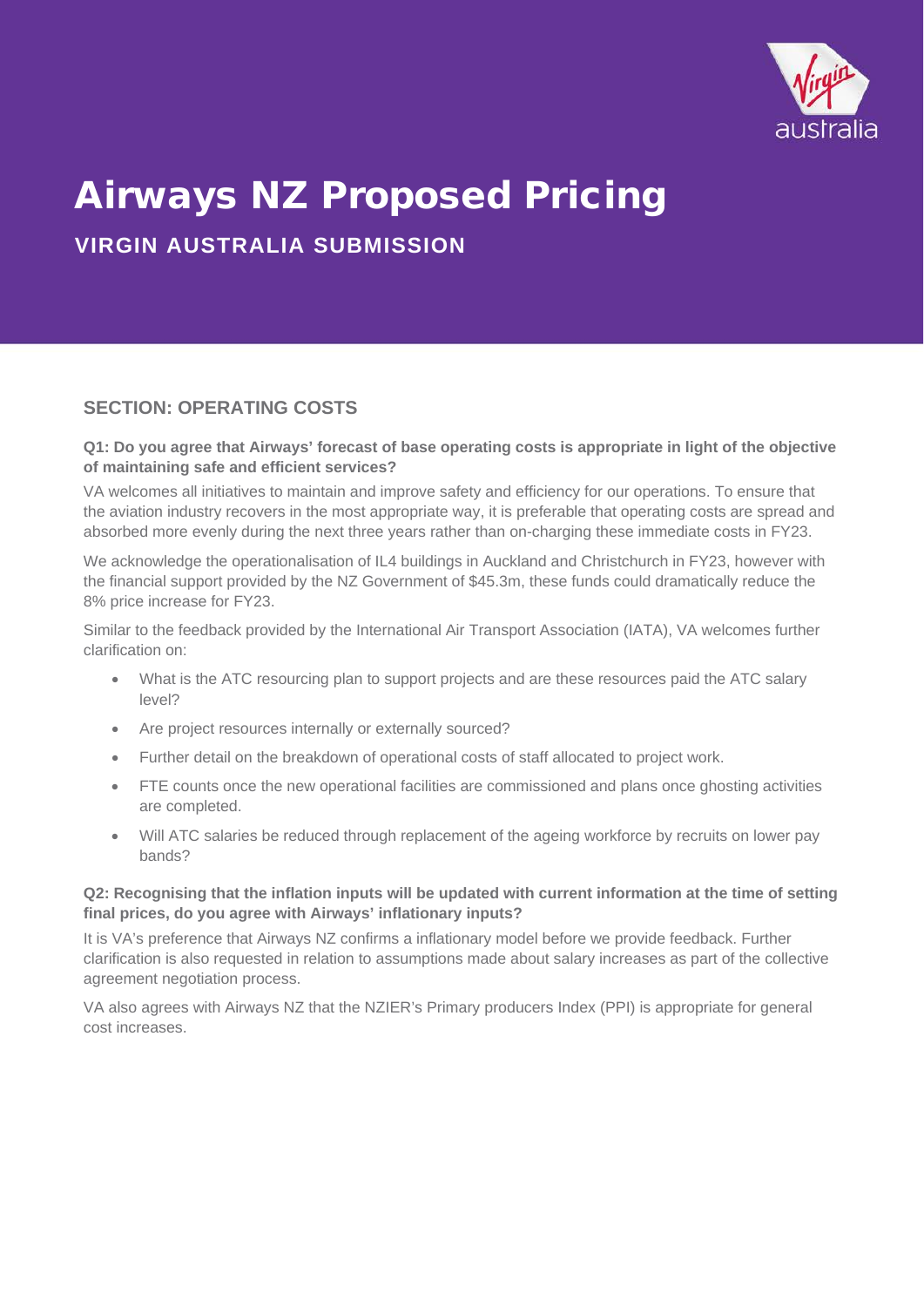

**VIRGIN AUSTRALIA SUBMISSION**

**Q3: Recognising that the capital charge inputs will be updated with current information at the time of setting final prices, do you agree with Airways' capital charge calculation?**

Before agreeing with Airways NZ capital charge calculations, VA makes the following feedback:

- Noting that the risk-free rate will be updated and confirmed before a pricing decision is made, how has Airways NZ determined the three-year risk-free rate of 1.96%? This percentage is a quarter of a percent higher than current and how will this affect the final capital charge rate?
- As Airways NZ is a monopoly organisation, it is VA's recommendation that Airways NZ adopt an efficient gearing set by looking at other comparators to mitigate against Airways NZ facing an unintended but consequential risk of being incentivised to increase gearing.
- The capital charge proposed rate is 7.01%, however the final rate should be based on decisions for current variables in the NZ market.

### **SECTION: PROPOSED CAPITAL PLAN**

#### **Q4: Do you agree that Airways' investment programme is appropriate to enhance safety and system resilience, while transitioning to digital services over time?**

VA recognises that ongoing investment in systems and services is essential in delivering and improving air navigation services. While we welcome investment in infrastructure and technology, VA has the following feedback on Airways NZ proposed capital plan:

- We welcome the change in treating Works in Progress (WiP) and not charging customers until these assets are operationalised, however we would like to see how this change will impact the Airways NZ cost-base.
- Replacing Auckland Tower is a very costly and long project. Recognising the global shift to embracing digital technologies in aviation, VA would prefer that investment is made in either extending the life of the current tower and that Airways NZ explores the opportunity to introduce a digital tower service at Auckland, based on experiences from other Air Navigation Service Providers (ANSPs).
	- o The investment in a digital tower solution at Auckland would significantly reduce the cost of building a new bricks and mortar tower and provide greater long-term and future-proofed benefits to the aviation industry.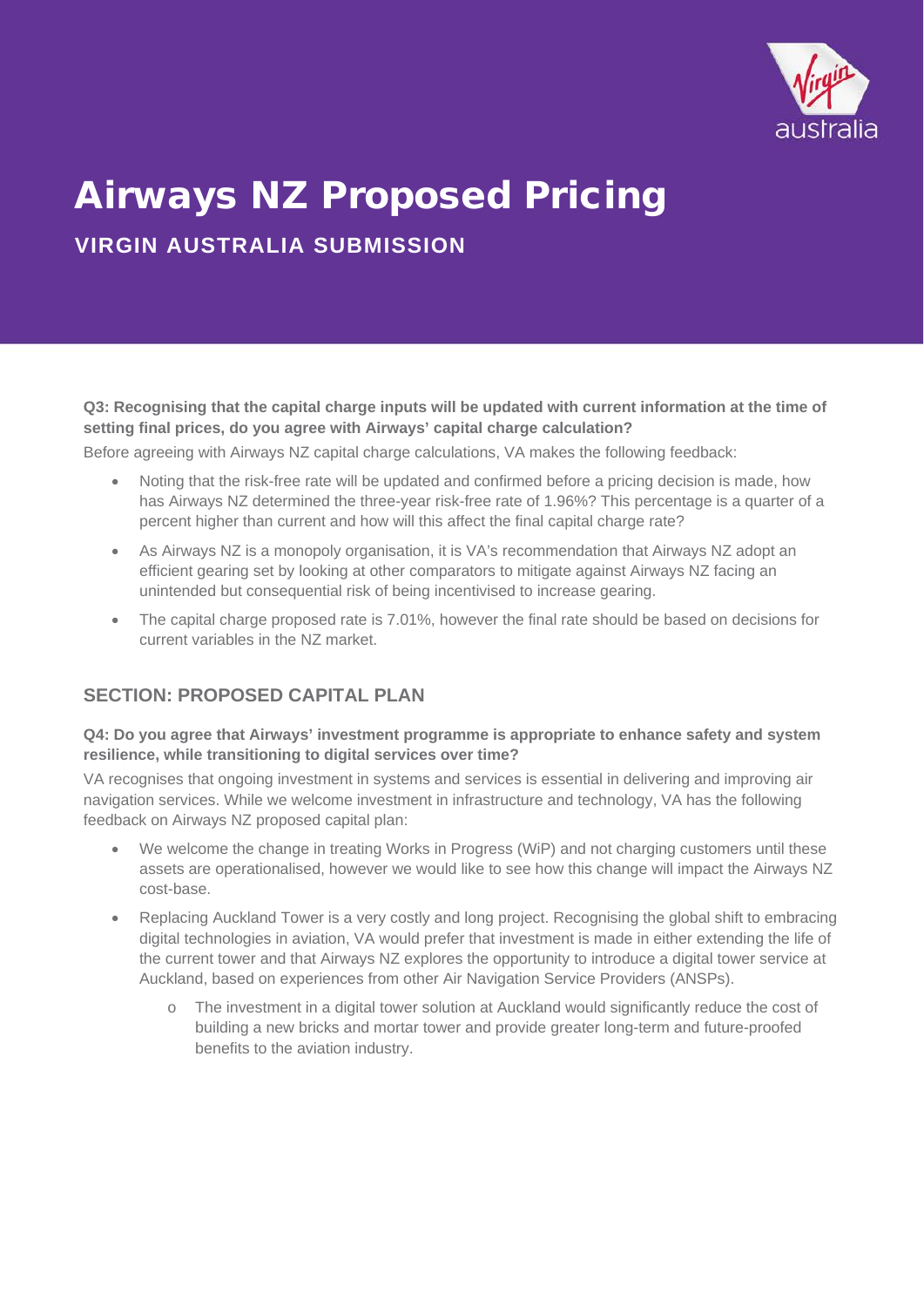

**VIRGIN AUSTRALIA SUBMISSION**

- o In doing so, the reduced proposed costs for the replacement can result in reducing the price increase for customers.
- With such heavy investment in radar replacements, VA recommends to Airways NZ that investment in satellite surveillance technologies is preferred as radar is old technology. The ADS-B mandate in NZ demonstrates how progressive NZ aviation is and shifting towards satellite ADS-B surveillance is aligned with the global direction.
- Drone management technologies should be invested by the regulator and paid for by UAS users, rather than costs being passed on to RPT customers.

### **SECTION: ASSUMED INDUSTRY RECOVERY**

**Q5: Do you consider the position taken for domestic recovery is reasonable? Are there other material factors that should be taken into account that may influence the domestic volume forecast?**

As an international customer, VA has no comment on Airways NZ forecast on domestic aviation forecast recovery.

**Q6: Do you consider the position taken for Trans-Tasman recovery is reasonable? Are there other material factors that should be taken into account that may influence the Trans-Tasman volume forecast?**

CONFIDENTIAL RESPONSE

**Q7: Do you consider the position taken for international recovery is reasonable? Are there other material factors that should be taken into account that may influence the other international volume forecast?**

Airways NZ assumptions and forecast for international recovery is in-line with similar global positions. However, given the ongoing uncertainty for international travel, VA requests a further review of international demand in late 2022.